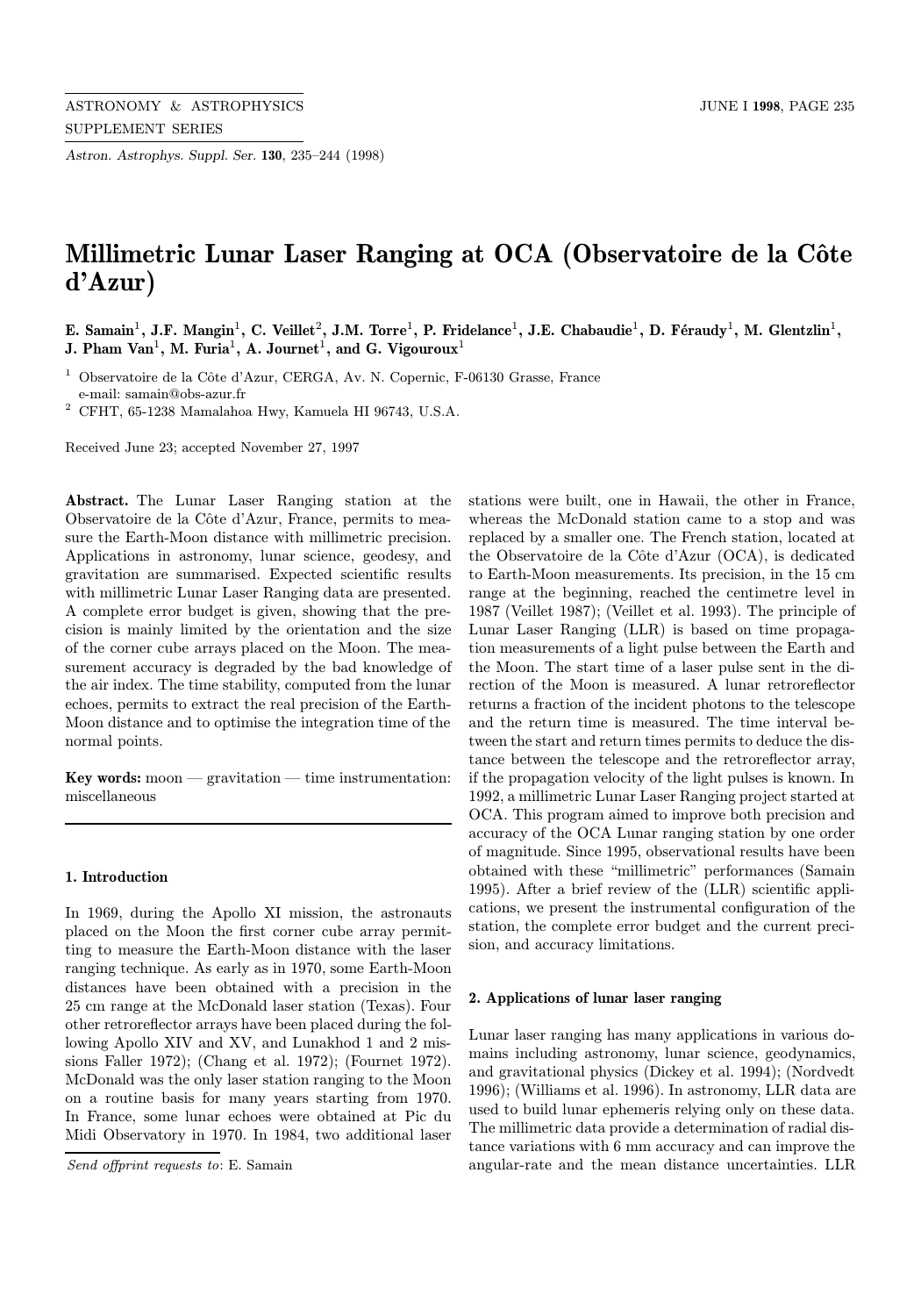data contribute to planetary ephemeris and are essential for the positioning of these ephemeris in the fundamental astronomical reference frame at the milliarcsecond level. Ephemerides are used for spacecraft navigation and mission planning, and for every precise astronomical computation such as reference frame connection or asteroid mass determination.

The study of LLR data provides a lot of information concerning the dynamics of the Moon: the gravitational harmonics, the moments of inertia and their differences, the lunar Love number  $k_2$ , and variations in the lunar physical librations. As these values are related to the composition of the Moon, we can deduce the mass distribution, the internal dynamics, and obtain information on the Moon's structure. The Love number  $k_2$  measures the tidal changes in the moments of inertia and gravity. The apparent  $k_2$  obtained from LLR analysis,  $0.0302 \pm 0.0012$ , is larger than expected from models, perhaps due to the presence of a small core-boundary ellipticity. The millimetric data could solve this problem by exhibiting smaller periodic terms allowing the separation of the  $k_2$  from the core ellipticity effects. The millimetric data could also improve the separation of the competitive dissipative terms in the secular acceleration of the Moon, and the determination of the 2.9 years arbitrary libration of the Moon in longitude, which is probably due to core boundary effects.

In the field of geodynamics, the analysis of both LLR and VLBI data permitstet to determine the Earth's precession and nutation. LLR permits the faster determination of the Universal Time (Earth rotation). It allows us to determine the Earth's station co-ordinates and motion, the GM of the Earth, and to yield information about the exchange of angular momentum between the solid Earth and the atmosphere, as well as on the tides acceleration of the Moon. The millimetric data would improve the determination of the increase of the Moon's distance, presently  $3.82\pm0.07$  cm/year, and consequently the estimation of the tides which cause the tidal acceleration responsible for the moving away of the Moon and the slowing down of the Earth's rotation.

LLR has contributed to solar system tests in gravitational theories and is at present the best way to test the principle of equivalence for massive bodies. Following Nordtvedt, violation of the principle of equivalence should cause the polarization of the Moon's orbit about the Earth-Moon centre of mass in direction of the Sun. Currently, LLR analysis gives the ratio of the gravitational mass  $M<sub>G</sub>$  to the inertial mass  $M<sub>I</sub>$  for the Earth (as compared to the Moon):  $M_{\rm G}/M_{\rm I} - 1 = (2 \pm 5) \; 10^{-13}$ , corresponding to  $C_0 \eta = -0.7 \pm 1.4$  cm or  $\eta = -0.0005 \pm 0.0011$ , where  $C_0$  is the characteristic size of the polarized orbit elongation and  $\eta$  is the Nordtvedt coefficient. The above result can be interpreted as a test of the parameter  $\beta_R$  from the Parametrized Post-Newtonian, providing  $\beta_{\rm R} = 0.9999 \pm 0.0006.$  The millimetric data could lead to a better than  $10^{-4}$  precision of the  $\beta_R$  coefficient measuring



Fig. 1. OCA Lunar Laser Ranging facility

a superposition of gravitational effects. A second important test is the measurement of the relativistic precession of the lunar orbit in agreement with the predictions of General Relativity of 0.9%. LLR also provides a test of a possible change in the gravitational constant G.

#### 3. Experiment description

The experiment, as performed at OCA, is shown in Fig. 1. The YAG laser emits four short pulses at a rate of 10 Hz. The time intervals between the first and the second pulse, the third and the last one, are respectively: 1.6 ns, 4.1 ns and 5.7 ns. This temporal code, imagined by Jean-François Mangin, permits to deduce, without any ambiguity, the pulse position in the echo diagram. A telescope of 1.5 meter aperture collimates the laser beam in the lunar direction. A fraction of the photons coming from the laser output is sent onto a PIN photodiode. This detector is connected to a start timer giving the start time  $t_{\text{Start}}$  of the laser pulse. The photons coming from the Moon impinge a return detector. This return detector is connected to a return timer, similar to the start timer, giving  $t_{\text{Return}}$ . The time base of the timers is a caesium atomic clock. A corner cube, at the telescope output, returns a fraction of the emitted photons onto the return detector (Mangin 1982). This permits to calibrate the instrumentation. The arrival time of the calibration pulse on the return detector is  $t_{\text{Calib}}$ . This calibration information allows us to know accurately the transit time of the light pulse between the corner cube on the Moon and the calibration corner cube. The spatial reference of the LLR station is the crossing of the telescope mount axes. Finally, the distance between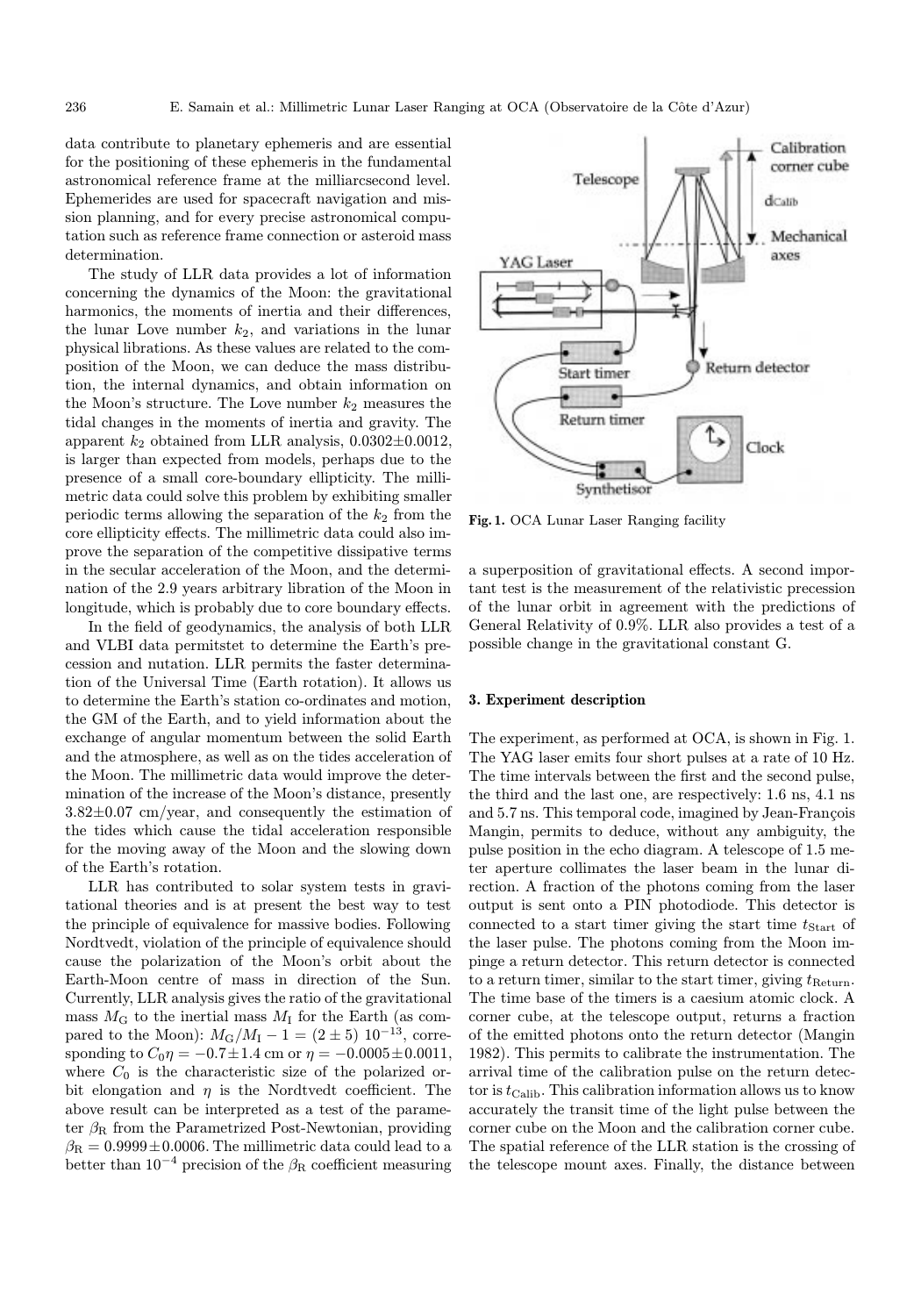this spatial reference and the target will be known if the distance between the cross axis and the calibration corner cube distance  $d_{\text{Calib}}$  is known (see Fig. 1). This distance is measured geometrically. The round trip travel time  $T_{\text{Obs}}$ of the light pulse between the spatial reference and the Moon corner cubes is

$$
T_{\text{Obs}}(t_{\text{Start}}) = (t_{\text{Return}} - t_{\text{Start}}) - \langle t_{\text{Calib}} - t_{\text{Start}} \rangle + \frac{2d_{\text{Calib}} n_{\text{Air}}}{c}
$$
(1)

where  $\langle t_{\text{Calib}} - t_{\text{Start}} \rangle$  is the calibration mean value integrated over a period  $\tau_{\text{Calib}}$ ,  $n_{\text{Air}}$  is the air refraction index, and c is the light velocity. The mean value of the photon number coming from the Moon and detected per pulse by the return detector is of the order of 0.01. Thus, the return detector works in a single photon mode. Since the transit time of the return detection device depends on the number of received photons, the calibration will be valid if it is also performed in a single photon mode.

## 4. Error budget

To perform a statistical analysis, we introduce the time interval  $T_{\text{Residual}}$  which is the difference between the measured time interval  $T_{\text{Obs}}$  given by Eq. (1) and the computed travel time  $T_{\text{Comp}}$ . The residual precision  $\sigma_{\text{Residual}}$ is defined by the root mean square of  $T_{\rm Residual},$  measured in stable conditions. Since the measurements are corrected by the term  $\langle t_{\text{Calib}} - t_{\text{Start}} \rangle$  at a period  $\tau_{\text{Calib}}$ , all the instrumental precisions have to be evaluated over a period  $\tau_{\text{Calib}}$ . This condition concerns the start and the return detectors, the laser, and the timers. The accuracy of the measurement  $E_{\text{Echoes}}$  illustrates the error between the real distance and the measured distance. It depends on the precision of the measurement and on the unknown systematic errors. One obtains only an estimation of the accuracy. The measurements being degraded by some noises, which are time dependant, it is convenient to introduce the time stability  $\sigma_x(\tau)$  of these measurements over a period  $\tau$ . This can be computed by the Time variance TVAR (Allan et al. 1991). To evaluate the precision, the accuracy and the stability, we first present the different uncertainty sources involved in the lunar measurement.

# 4.1. Uncertainty sources

### 4.1.1. Laser

The laser characteristics are:

- type: YAG
- 4 pulses at a rate of 10 Hz
- $-\lambda$  = 532 nm and 1064 nm
- $-FWHM = 70$  ps

- Energy: 75 mJ @ 532 nm; 75 mJ @ 1064 nm per pulse.



Fig. 2. Time stability of the laser pulse width. The time interval between two laser pulses is 0.2 s

The mean value of the light pulse width is in the range of 70 ps. The shape of the pulse is Gaussian. The pulse width experiences some variations between 50 ps and 90 ps, caused by temperature inhomogeneities in the laser cavity. These variations are only encountered during the warm-up of the laser and a stable regime is obtained after thirty minutes. The start detector response is sensitive to the variation of the pulse width since the detector receives a large amount of photons. The variation  $\delta t$  of the laser width introduces a shift equal to  $\delta t/2$ between the pulse centre and the photo-detector electrical response. The laser width root mean square of about 50000 laser pulses, measured in stable conditions, is 9 ps. This quantity will introduce in the global error budget the term  $\sigma_{\text{Laser Edge}} = 4$  ps rms. The return detector response is sensitive to the width of the laser pulse since it is working in a single photon mode. The term added to the error budget, deduced from the laser FWHM, is  $\sigma_{\text{Laser Width}} = 30 \text{ ps rms.}$  Figure 2 shows the time stability of the pulse width. The time interval  $\tau_0$  between each measurement is 0.2 s. All these laser width measurements are performed with a streak camera Hamamatsu C1587.

#### 4.1.2. Start detector

The start detector is an InGaAs photodiode of 80  $\mu$ m aperture, coupled with a very fast comparator. The laser light is extracted for the start detection at the cavity output with a mono-mode fiber of 15 m length. The detection is performed on the infrared pulses. Since the green pulses are generated from the infrared ones by a second harmonic generation phenomenon in a nonlinear medium, there is no time variation between the infrared and the green pulses. The amount of photons impinging the start detector and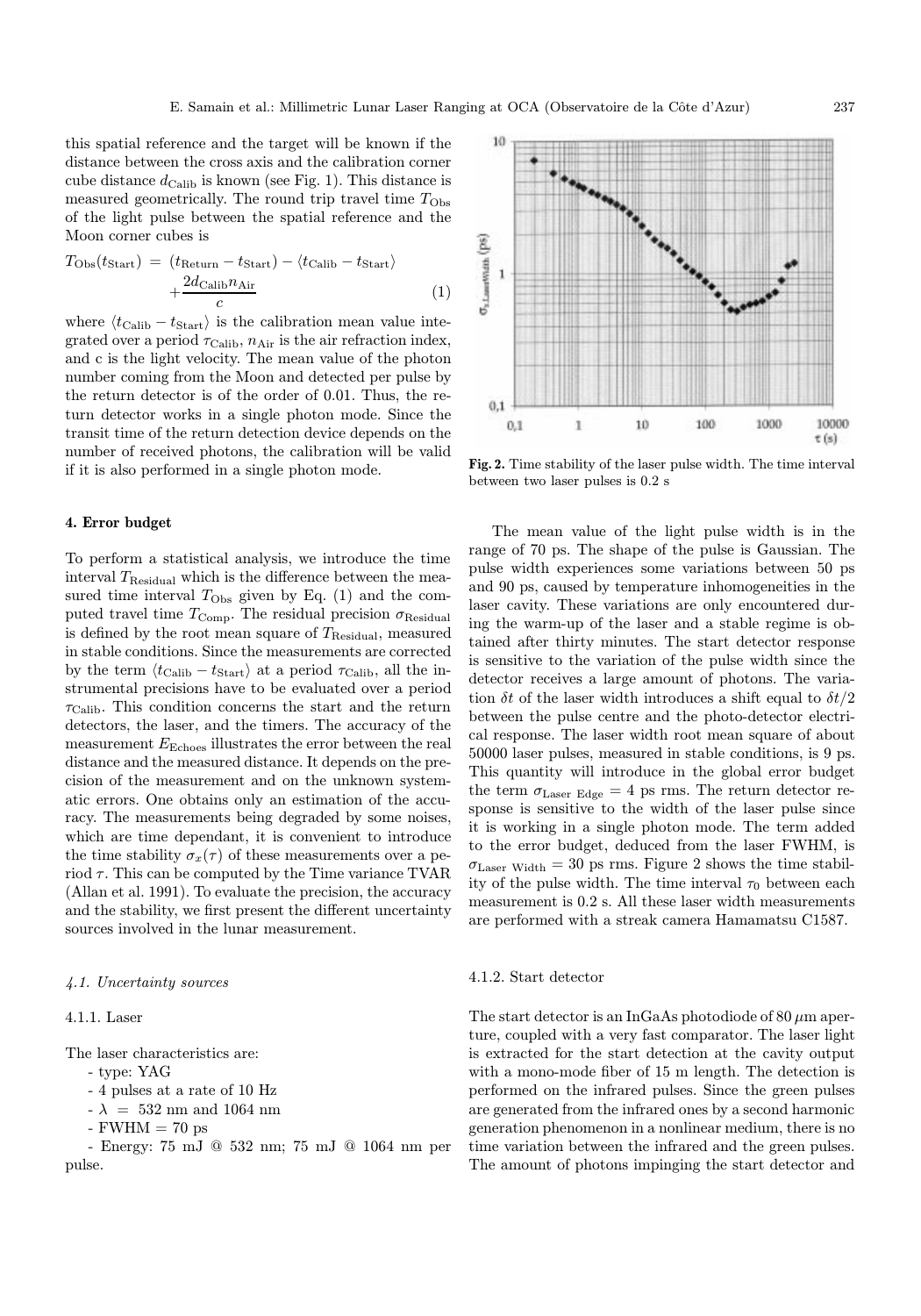the configuration of the device permit to obtain an electrical response which is quite independent of the photon number: lower than 10 ps/octave. Some individual experiments have shown that the time precision  $\sigma_{\text{Start}}$  Detector of the start detector is better than 5 ps.

### 4.1.3. Return detector

The return detector is an avalanche photodiode built by Silicon Sensor (SSOAD230H) working in Geiger mode (Ekstrom 1981); (Samain 1998). Its aperture is 230  $\mu$ m. The photodiode break-down voltage is 140 V. The total voltage applied on the photodiode to detect the photons is 290 V. The detector operates at −40 ◦C. The quantum efficiency in Geiger mode is 0.2. Some workbench experiments have shown that the transit time experiences a variation versus the position of the light spot on the active surface of the detector. With  $r$  being the distance between the photodiode centre and the spatial point where the photon is absorbed, and  $T_{\text{Return Detection}}(r)$  the transit time difference between the response obtained with a photon absorbed at the centre and the response obtained at a distance  $r$ , we have measured

$$
T_{\text{Return Detection}}(r) = ar^2; a = 0.005 \text{ ps}/\mu\text{m}^2. \tag{2}
$$

In the case where the light spot's radius is  $R$ , the transit time mean value  $T_{\text{Return Detection}} >$  is a function of the above equation and of the probability  $P(r)$  that a photon is absorbed in a ring of width  $\delta r$  and of diameter r. We then have

$$
P(r) = \frac{2r\delta r}{R^2} \tag{3}
$$

and

$$
\langle T_{\text{Return Detector}} \rangle = \int_0^R \frac{2r \, dr}{R^2} ar^2 = \frac{1}{2} aR^2. \tag{4}
$$

Experimentally, we found, with  $R = 115 \mu m$ ,  $\langle T_{\rm Return\; Detection} \rangle = 39$  ps (the above computation gives 33 ps).

The best time precision  $\sigma_{\text{Return Detection}}$  of the photodiode is obtained with  $r = 0$  and with a spot radius R as small as possible. Then, we have  $\sigma_{\text{Return Detection}}$  ( $r =$  $(0, R = 20 \mu m) = 35$  ps. In the case where the whole active area of the photodiode is used we have  $\sigma_{\rm Return\; Detection}$  $(r = 0, R = 115 \mu m) = 50 \text{ ps}.$ 

The size of the lunar return spot is determined by the optical configuration and by the atmospheric turbulence. The seeing, which roughly varies from  $1''$  to  $7''$ , modifies the spot size from 50 to 200  $\mu$ m and the return detector precision  $\sigma_{\text{Return Detection}}$  lies in an interval of 35–50 ps rms.

#### 4.1.4. Timers

The timers were built by Dassault Electronique, a French company, for the OCA Lunar Laser ranging station. These



Fig. 3. Retroreflector orientation. The reflection point precision depends on the angle between  $n$  and  $Ot$ 

timers were also designed to perform a Time Transfer by Laser Link experiment (under development at OCA and CNES, French space agency) with some performances improved by two orders of magnitude as compared to the current time transfer techniques (Fridelance et al. 1997). The time base of both timers, generated from a 10 MHz signal, is performed by a single synthesizer also designed by Dassault Electronique. The frequency time base of the timers is 200 MHz. The time precision  $\sigma_{\text{Timer}}$  of the timer is 5 ps and the resolution is 1.2 ps. The linearity error is of the order of 1 ps without any table correction. The time stability of the timer coupled within the synthesizer is 8 fs over 1000 s ( $\tau_0 = 400 \mu s$ ). The time drift in a laboratory environment is below 5 ps over two months. The sensitivity in temperature is 0.5 ps per degree.

### 4.1.5. Retroreflector array orientation

Since the return detection operates in a single photon mode, an orientation difference between the normal axis of a retroreflector array  $n$  and the axis defined by the direction (retroreflector array, telescope) will introduce a dispersion in the measurements. This orientation difference depends on the lunar libration and on the initial orientation of the panel as compared to the mean orientation of the Earth centre as seen from the Moon  $(Ox)$  (see Fig. 3). This latter is estimated at  $\pm 1^\circ$  for the Apollo retroreflectors and at  $\pm 5^{\circ}$  for the Lunakhod ones. The reflection point will be known with a certain precision which we expressed in time as  $\sigma_{\text{Retroreflectors}}$ . For simplification, one considers that the retroreflector array is located at the centre of the Moon. The vector  $\boldsymbol{O} t$  defines the instantaneous direction of the Earth telescope as seen from the Moon's centre. At a given date, the orientation  $\boldsymbol{O}t$ , as compared to the mean direction  $Ox$ , is given by the libration longitude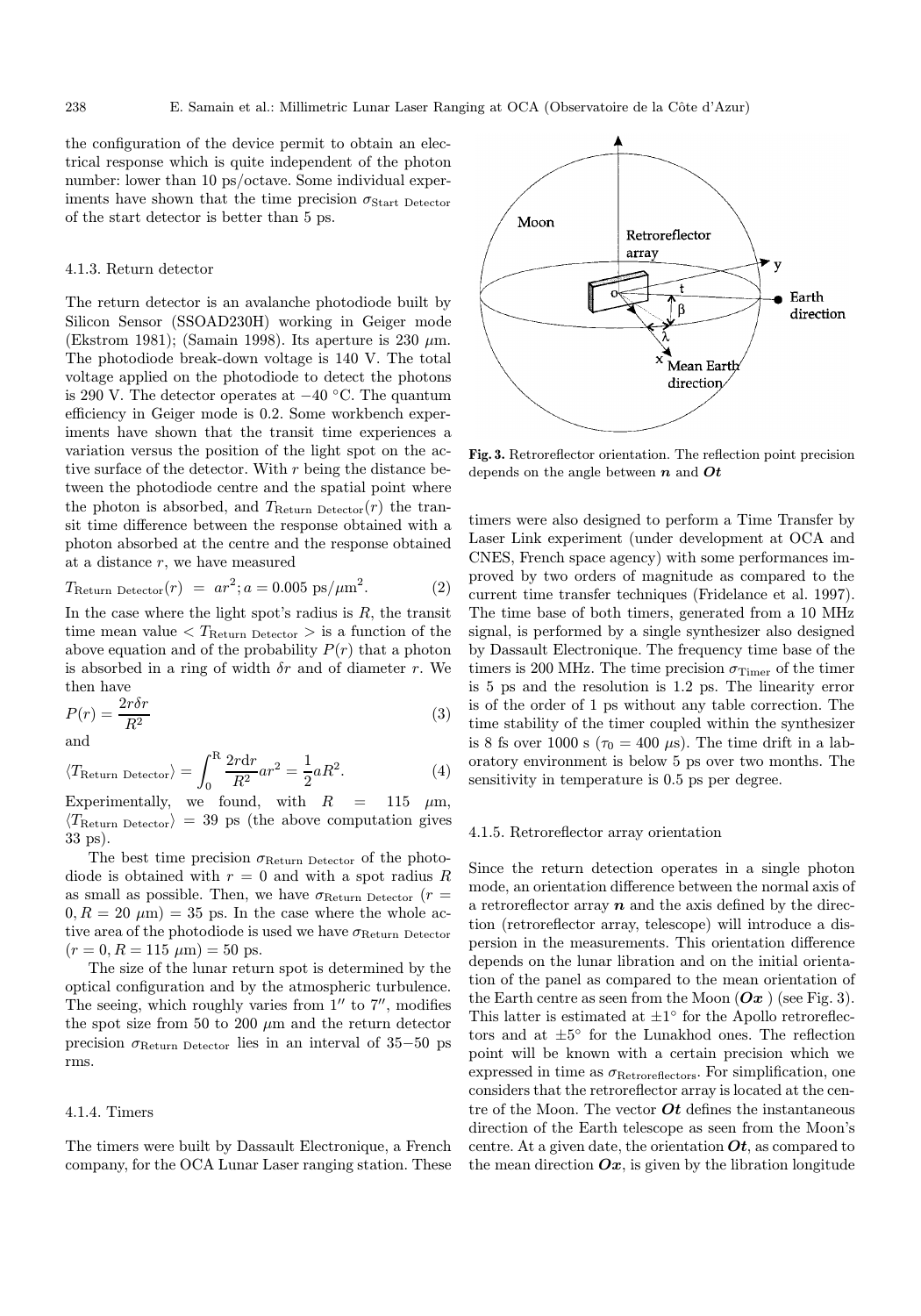λ and the libration latitude β. The dispersion would be proportional to the angle  $(\overrightarrow{Ot}, \overrightarrow{Ox})$  if the panel were symmetrical. This can be applied to the retroreflectors Apollo XI and XIV which are square. Then,

$$
\sigma_{\text{Retroreflector}} = \frac{2D\sin(a\cos(\cos\beta\cos\lambda))}{c} \frac{1}{2\sqrt{3}} \tag{5}
$$

where D is the equivalent size of the panel. The term  $\frac{1}{2\sqrt{3}}$ is introduced to obtain a rms precision, since the probability to obtain a return from a given corner cube of the panel does not depend on the location of the panel. For the Lunakhod and Apollo XV panels, the direction of the panel major axis  $p$  has to be taken into account in the dispersion computation. One defines L as the largest size of the panel (in the direction  $p$ ) and  $l$  as the smallest. Approximating that the equivalent size  $D$  in Eq. (5) varies between  $L$  and  $l$  according to an ellipse, we get

$$
D \approx \sqrt{L^2 \cos^2 \theta + l^2 \sin^2 \theta} \tag{6}
$$

where  $\theta$  is the sum of the angles between the projection of t on the planes  $(yOz)$  and  $(Oy)$ , and the angle a between p and the plane  $(xOy)$ . One has

$$
\theta = \frac{\sin \beta}{\cos \beta \sin \lambda} + \alpha. \tag{7}
$$

The panel sizes are (Faller 1972); (Fournet 1972)

 $1040 \times 630$  mm<sup>2</sup> for Apollo XV

 $450 \times 450$  mm<sup>2</sup> for Apollo IX and XIV

 $440\times190$   $\text{mm}^2$  for Lunakhod 1 and 2

 $\sigma_{\rm{Retroreflectors}}$  lies in an interval from 0 to 350 ps rms for the larger retroreflectors (Apollo XV), and from 0 to 150 ps for the smallest. The correlation between the theoretical and the observed precisions on Apollo versus the lunar libration XV will be studied in the following (Sect. 4.2).

## 4.1.6. Noise

Some noise events can degrade the precision of the measurements. These noise events are introduced by photons coming from the Sun and by thermal triggering of the avalanche photodiode. The latter events can be neglected. When the retroreflector is in the lunar day, the measured noise frequency  $f_{\text{Noise}}$  is of about 2 MHz. On the contrary, in the lunar night the noise frequency is a few kHz. This noise depends on the field of view of the optics, the spectral width of the interferential filter placed in front of the detector, and the telescope aperture. The light events outside a temporal gate  $\Delta t = 6 \sigma_{\text{Residual}}$  are eliminated. The noise event number accumulated during an observation period  $T_{\text{Obs}}$  in this gate  $\Delta t$  is  $f_{\text{Noise}} f_{\text{Show}} T_{\text{obs}} \Delta t$ , where  $f_{\text{Show}}$  is the laser rate (10 Hz). The noise events being random, the residual precision  $\sigma_{\text{Residual}}$  is given by  $\sigma_{\text{Residual}}^2 = k\sigma_{\text{Noise}}^2 + (1 - k)\sigma_{\text{Residual}}^2$  (8)

where  $k$  is the fraction between the noise events and the total events number inside the gate  $\Delta t$ .  $\sigma_{\text{Noise}}$  is the root



Fig. 4. Precision degradation versus the quantity  $f_{\text{Noise}}/N_{\text{Residual}}$ , for different values of  $\sigma_{\text{Residual}}$ . Better is the time precision without any noise  $\sigma_{\text{Residual'}}$ , less sensitive to noise is the global precision  $\sigma_{\rm Residual}$ 

mean square of the noise events taken in the gate  $\Delta t$ , and  $\sigma_{\rm Residual'}$  is the residual precision without any noise events. Since the noise is white, we have  $\sigma_{\text{Noise}} = \frac{\Delta t}{2\sqrt{3}}$ . The filtering at  $\pm$  3 sigma implies  $\sigma_{\text{Noise}} = \sqrt{3} \sigma_{\text{Residual}}$ . Finally, one gets

$$
\sigma_{\text{Residual}}^3 \cdot \frac{18 f_{\text{Noise}} f_{\text{Shoot}} T_{\text{Obs}}}{N_{\text{Residual}}} - \sigma_{\text{Residual}}^2
$$

$$
- \sigma_{\text{Residual}} \frac{6 \sigma_{\text{Residual}}^2 f_{\text{Noise}} f_{\text{Shoot}} T_{\text{Obs}}}{N_{\text{Residual}}} + \sigma_{\text{Residual'}}^2 = 0 (9)
$$

where  $N_{\text{Residual}}$  is the events number inside the gate  $\Delta t$ taken in the computation. Figure 4, which illustrates Eq. (9), allows us, for  $T_{\text{obs}}$  = 600 s,  $f_{\text{Shoot}}$  = 40 Hz, to evaluate the precision degradation versus the fraction  $f_{\text{Noise}}/N_{\text{Residual}}$  for different  $\sigma_{\text{Residual}}$ . In the case where  $f_{\rm Noise}=2\text{ MHz}, N_{\rm Residual}=100, \text{ and } \sigma_{\rm Residual'}=200 \text{ ps},$ one gets  $\sigma_{\rm Residual} = 300$  ps. If  $f_{\rm Noise}$  is in the kHz range, (lunar night and echoes obtained during the night), the precision degradation due to noise is not significant.

#### 4.1.7. Time base

The time base of the timers is a commercial atomic clock HP 5071A. The frequency accuracy of this clock is better than  $10^{-12}$ . The temporal error corresponding to the clock frequency error is of the order of  $E_{\text{Clock}} = 3$  ps over 2.5 s. In the time interval  $0.2 < \tau < 3$  s, the clock signal is perturbed with a flicker frequency modulation. The Allan variance root square  $\sigma_{y,\text{Clock}}$  is

$$
\sigma_{y.\text{Clock}} = 5 \ 10^{-12} \tau^0; \ 0.2 \ < \ t \ < \ 3 \ s. \tag{10}
$$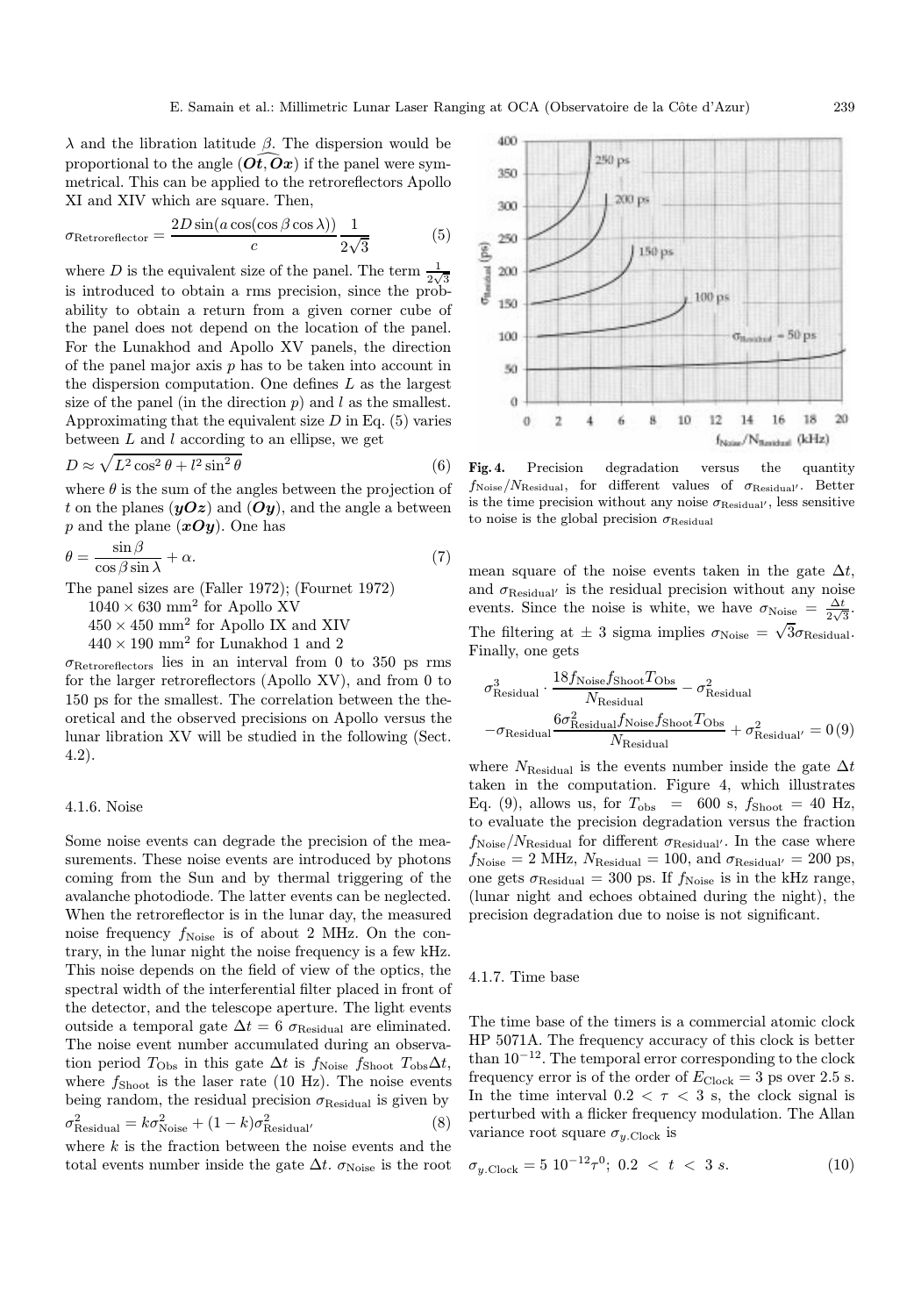

Fig. 5. HP  $5071A - HP 5061A$  clocks time stability

These stability and accuracy data are provided by the constructor. After conversion into time variance (TVAR) one gets

$$
\sigma_{x.\text{Clock}}^2 = 0.645 \frac{\tau^2}{3} \sigma_{y.\text{Clock}}^2 \tag{11}
$$

where the coefficient 0.645 is the ratio of the modified Allan variance to the Allan variance. The temporal stability of the clock over 2.5 s will degrade the global precision of the measurement by  $\sigma_{x.\text{Clock}}(\tau = 2.5 \text{ s}) = 6 \text{ ps}$ . Figure 5 shows a time stability measurement of the HP 5071A and HP 5061A atomic clocks. The measured stability corresponds to the HP 5061A stability, and the time stability performance of the HP 5071A is probably better. Taking into account the measured global time stability we get  $\sigma_{x.\text{Clock}}(\tau = 2.5 \text{ s}) = 10 \text{ ps}.$ 

# 4.1.8. Calibration

The distance between the corner cube used for the calibration and the LLR spatial reference (cross of the mechanical axis) is measured geometrically. The maximum error of this measurement is estimated at 3 mm. This error will introduce a systematic time error  $E_{\rm Geometric} = 10$  ps. The optical components of the telescope are tied together with some invar rods. Consequently, the variation in distance of the calibration path can be neglected.

The transit time sensitivity of the return detector versus the spatial position of the light spot on the detector will introduce an error in the distance measurement if the light spot of the calibration and the light spot of the lunar returns are located at different places or, if the spot sizes are different. The speed aberration, due to Earth and Moon rotation, combined with an eventual non alignment of the laser axis with the reception axis, can in-



Fig. 6. LLR calibration time stability. Between  $\tau_0$  and  $\tau_1$ , the calibration is perturbed by some white phase noise

troduce an offset with regard to the centre of the photodiode of the order of 100  $\mu$ m. This offset, expressed in time versus Eq. (2), gives  $T_{\text{Return Detection}} = 50 \text{ ps. A gela-}$ tine polarizer is placed on the calibration path to adjust the calibration level versus the telescope orientation. This polarizer acts also as a diffuser and broadens the calibration spot size which is then limited by the diaphragm. Combining the optical aberration and this diaphragm limitation, the spot radius of the calibration pulse is 100  $\mu$ m, and  $\langle T_{\text{Return Defector}} \rangle$  for the calibration is 25 ps. This magnification of the calibration spot size allows us to obtain a calibration information which is quite independent of the adjustment of the calibration spot position. As compared to  $T_{\text{Return Detection}}$  an error of 25 ps can be introduced in the global error budget by this alignment problem. Another accuracy problem will be encountered if the voltage mean value applied on the return detector for the calibration echoes is different from the one used for the lunar echoes. The observed voltage difference is of the order of 3 V. Converted into time, this will introduce an error in the range of 15 ps. Finally, the phenomena introduced by the return detector degrade the accuracy measurement with a term  $E_{\text{Calibration Detection}} = 65 \text{ ps}.$ 

The echoes detected from the Moon are corrected with the term  $\langle t_{\text{Calib}} - t_{\text{Start}} \rangle$ . This mean value is computed from a set of dates, recorded over a time  $\tau_{\text{Calib}}$ . The period  $\tau_{\text{Calib}}$  should be deduced from the calibration time stability. The typical shape of this time stability is shown in Fig. 6. For  $\tau$  between  $\tau_0$  = 0.5 s and  $\tau_1$  = 1000 s, one has some white phase noise  $(\sigma_{x,\text{Calib}} = 5.1 \; 10^{-11} \; \tau^{-1/2})$ . The determination of the calibration mean value  $\langle t_{\text{Calib}} - t_{\text{Start}} \rangle$  has to be computed from the larger time interval,  $\tau_{\rm Calib}$  less than  $\tau_1,$  that is to say  $\tau_{\text{Calib}} = \tau_1$ . If it is computed from  $\tau_{\text{Calib}} > \tau_1$ , we would loose some information and on the contrary, if  $\tau_{\text{Calib}} < \tau_1$ ,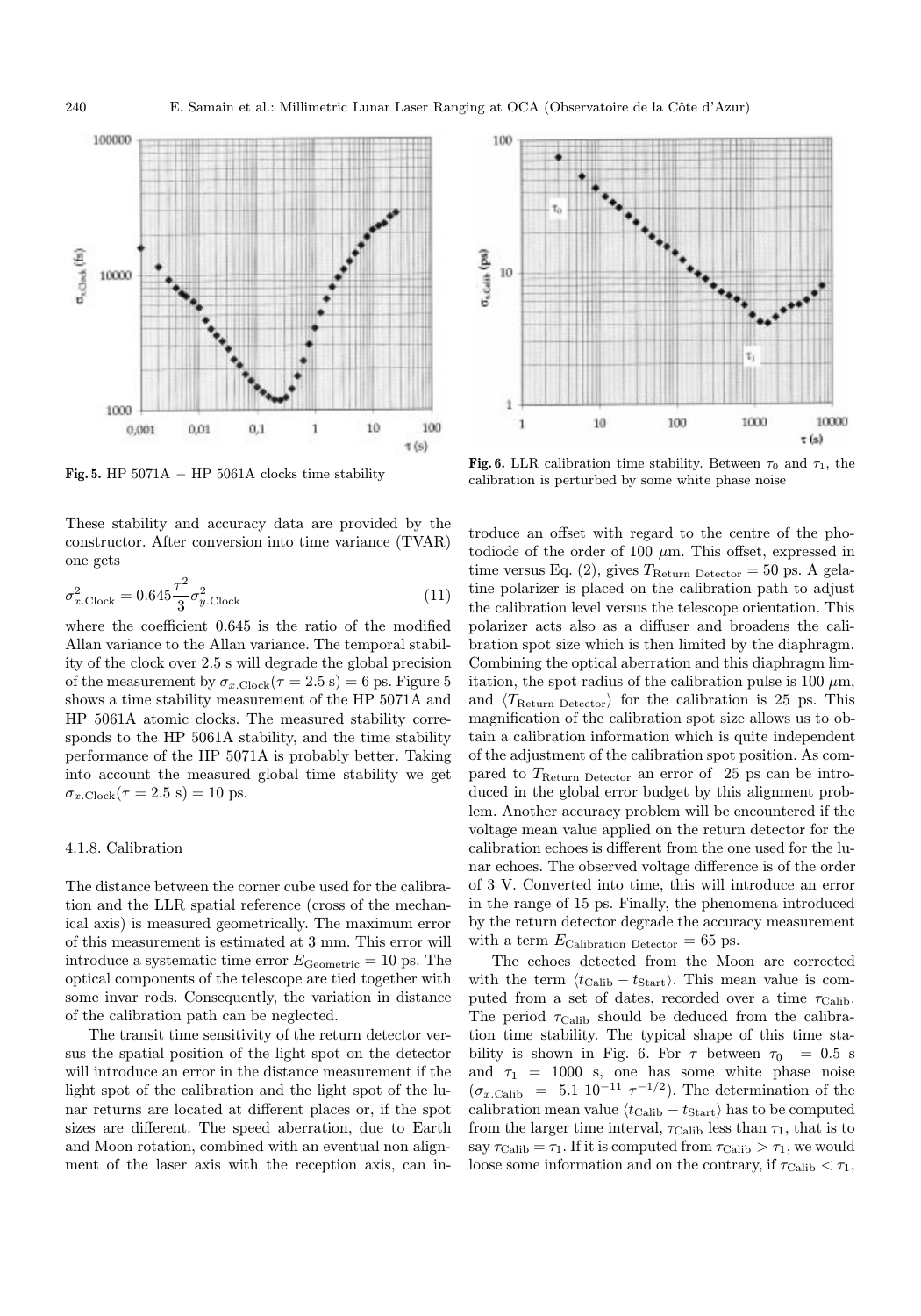the residuals will be perturbed by a useless white phase noise. Following this rule, the calibration correction will introduce a dispersion in the global error budget equal to  $\sigma_{\langle\mathrm{Calib}-\mathrm{Start}\rangle}$  = 4 ps.

### 4.1.9. The atmosphere

It is essential to know the air index on the travel path of the laser beam to take into account the delay introduced in the measurements (Herring 1992). This delay is computed from the Marini Murray model (Marini & Murray 1973). The computation uses some atmospheric measurements performed near the station. An error in the evaluation of the real air index value will introduce an accuracy problem. The accuracy EAtmosphere evaluated on the delay is 15 ps when the Moon is observed at an elevation of 90◦ (that is not possible in France) and 70 ps at 15◦. An unknown air index variation on the laser beam path will degrade the precision of the measurement. The short term perturbation  $0.5 < \tau < 1000$  s of the residual is a white phase noise (see Fig. 8). If the atmosphere has an effect on the measurement, this effect has a time constant lower than 0.5 s or greater than 1000 s. Some stellar interferometry experiments demonstrate that a phase correlation exists between two beacons a few tens of meters apart. The evolution of the phase between the beacons is a continuous function. The phase drift is lower than 100 wavelengths over 100 s. The corresponding time propagation difference between the beacons is then smaller than 0.1 ps. This interferometric measurements are relative (between the beacons) and do not give any information on the absolute time propagation of the light. Nevertheless, it seems improbable that the atmosphere exhibits an important air index variation at a spatial scale of a few tens of meters with a time scale lower than 0.5 s. Concerning the air index fluctuation over a period longer than 1000 s, Fig. 8 cannot yield any consistent information, since the observed flicker noise could be generated by some other sources (computation, clock, return detector, ...). Other experiments should be performed to improve our knowledge of the long term atmosphere comportment. In conclusion, the dispersion  $\sigma_{\text{Atmosphere}}$  introduced by the atmosphere, computed over a period lower than 1000 s, will be small as compared to other dispersions and will be neglected in the global precision error budget.

# 4.2. Precision

The error budget for the precision, deduced from Eq. (1), is

$$
\sigma_{\text{Residual'}}^2 = \sigma_{\text{Start}}^2 + \sigma_{\text{Return}}^2 + \sigma_{\text{Cometric}}^2 + \sigma_{\text{Cometric}}^2 \tag{12}
$$

where  $\sigma_{\rm Residual}$  is the residual precision without any noise. Taking into account all the elements intervening in the



Fig. 7. Residual precision computed from the corner cubes array orientation and the intrinsic LLR performances versus the residual precision measured. Retroreflector: Apollo XV

residuals, one gets

$$
\sigma_{\text{Residual}'}^2 = \sigma_{\text{Start Detector}}^2 + \sigma_{\text{Laser Edge}}^2 + \sigma_{\text{Timer}}^2 + \sigma_{\text{Return Detector}}^2 + \sigma_{\text{Laser Width}}^2 + \sigma_{\text{Timer}}^2 + \sigma_{x \text{Clock}}^2 (2.5 \text{ s}) + \sigma_{\text{Retroreflectors}}^2 + \sigma_{\text{(Calib-Start)}}^2.
$$
\n(13)

As seen before, one has

 $-\sigma_{\text{Laser Edge}} = 4 \text{ ps: leading edge variation of the laser}$ pulse

-  $\sigma_{\text{Laser Width}}$  = 30 ps: width of the light pulse

 $\sigma_{\text{Start Detection}} = 5 \text{ ps and } \sigma_{\text{Return Detection}} = 50 \text{ ps}:$ start and return detector

-  $\sigma_{\rm Timer~}$  = 5 ps: electronic timer

 $-\sigma_{x.\text{Clock}}(2.5 \text{ s}) = 10 \text{ ps: time stability of the clock}$ over a period of 2.5 s

 $\text{-}\,\sigma_{\text{Retroreflectors}}\,=0\,\text{-}\,350\,\text{ps: retroreflector orientation}$  $- \sigma_{\langle\text{Calib}-\text{Start}\rangle} = 4$  ps: calibration.

Numerically, one gets:  $\sigma_{\text{Residual}'} = 60 \text{ ps in the case}$ where the retroreflector dispersion is 0. This value corresponds to the better precision obtainable on the travel time of light pulses from Earth to Earth via the Moon. This time precision allows us to measure the Earth-Moon distance with a precision of 9 mm. This computation agrees with the calibration precision computed over  $\tau_{\text{Calib}}$ . Among all the instrumental error sources, the main dispersion comes from the return detector. Figure 7 shows the residual precision  $\sigma_{\text{Residual}}$  obtained on the Apollo XV retroreflector and the theoretical precision taking into account the dispersion generated by the retroreflector array orientation  $\sigma_{\rm{Retroreflectors}}$ . The precision is determined from the residual obtained since 1995 on the Apollo XV retroreflector array.  $\sigma_{\rm Residual}$  is computed with the echoes accumulated over several hours in order to improve the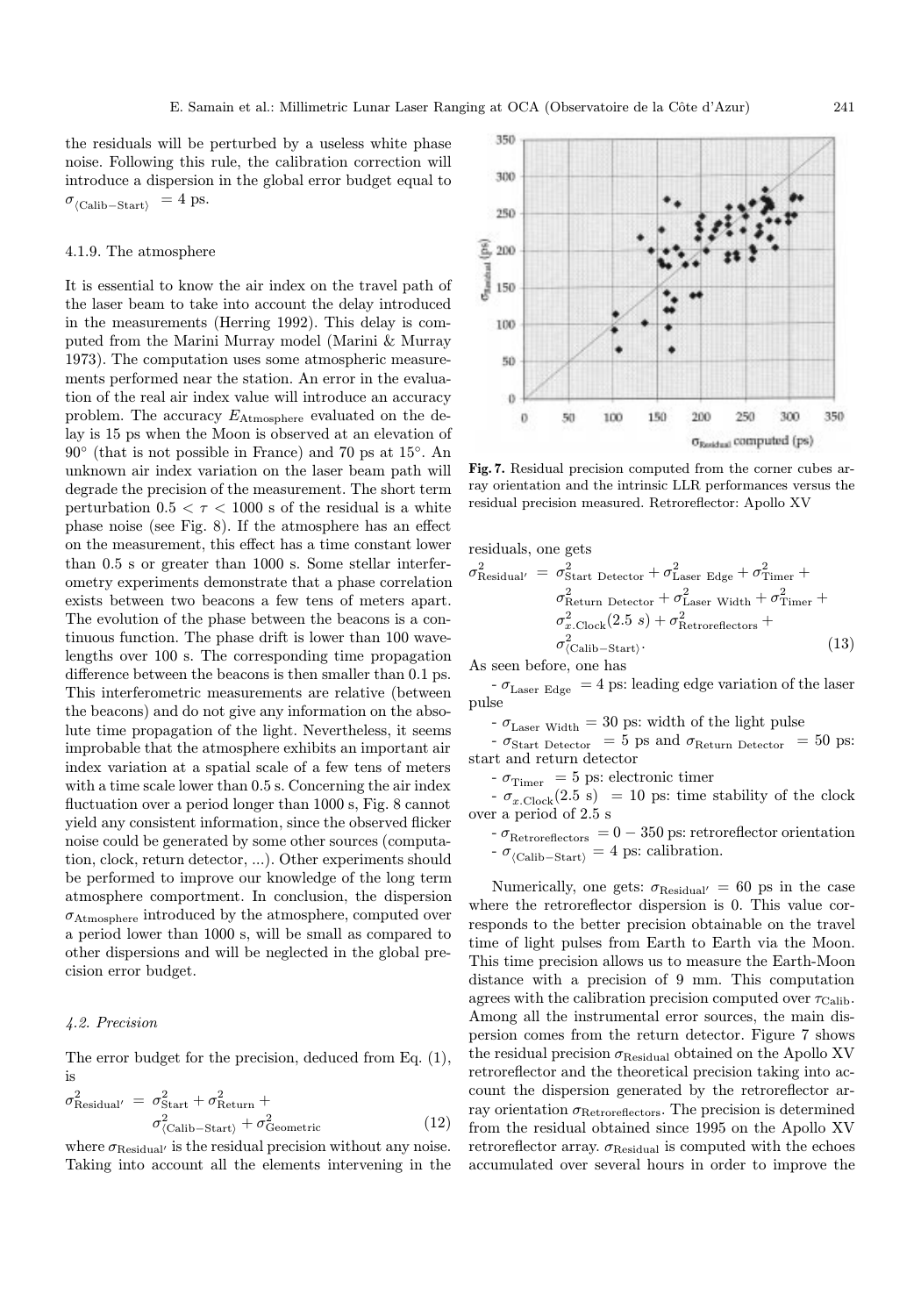error on the precision. To avoid any degradation of the precision due to the orbit determination, the residuals are fitted by a fourth order polynomial. The angle between the vector p and the plane  $(xOy)$  is fixed to 0. The normal axe of the retroreflector is supposed parallel to the mean Earth direction  $(Ox)$  (see Fig. 3). The good correlation between the theory and the measurements demonstrates that all the elements intervening in the precision error budget have been taken into account. This graph shows also that the precision of the Earth-Moon measurement is almost always limited by the retroreflector orientation. A future precision improvement of the LLR stations would be interesting if the echo numbers on the other retroreflector arrays (which are smaller than the Apollo XV ones) were increased.

#### 4.3. Accuracy

The error sources intervening in the accuracy  $E_{\rm{Echoes}}$  of the light pulses travel time from the Earth to the Earth via the Moon are:

 $- E_{\text{Clock}} = 3 \text{ ps: frequency clock accuracy}$ 

 $-E_{\text{Geometrical}} = 10 \text{ ps: accuracy of the geometrical dis$ tance of the calibration corner cube as compared to the reference point of the station

-  $E_{\text{Calibration Detection}} = 65$  ps: accuracy of the return detector for the calibration

 $-E_{\text{Atmosphere}} = 50 \text{ ps: accuracy evaluation of the at-}$ mospheric delay

spneric delay<br>- 2√3  $\sigma_{\rm Residual}$  = 220 – 1200 ps: residual precision  $65 < \sigma_{\rm Residual} < 350$  ps.

One gets

$$
E_{\text{Echoes}} = E_{\text{Clock}} + E_{\text{Geometrical}} + E_{\text{Atmosphere}} + E_{\text{Calibration Detection}} + E_{\text{Atmosphere}} + 2\sqrt{3}\sigma_{\text{Residual}}.
$$
\n(14)

Numerically, one obtains, in the best libration condition,  $E_{\text{Echoes}}$  = 350 ps, which corresponds to a Earth-Moon distance accuracy equal to 50 mm. The quantity  $E_{\rm{Echoes}}/2$ is an evaluation of the absolute value of the maximum difference between the round trip time deduced from one echo and the real distance. It illustrates the worst possible case to envisage. As we will see in the following chapter, the measurement accuracy can be improved by eliminating a fraction of the noise introduced by the residual precision. This is achieved by computing the mean value of many individual measurements.

# 4.4. Normal point

A normal point is the round trip time of the light pulse at a given time t from the spatial reference of the station to the retroreflector array computed from many individual echoes. This computation permits to decrease the computational time necessary for the scientific use of these data



Fig. 8. Residual time stability computed from echoes obtained on Apollo XV. The normal point precision deduced from the  $23/09/96$  observation session is 10 ps  $(1.5 \text{ mm})$ , and the best  $\tau_{\rm Residual}$  is 1500 s

and to reduce the amount of data. For an integration period  $\tau_{\rm Normal}$  we have a set of observed round trip time intervals  $T_{\text{Obs}}(i)$  at the date  $t(i)$ . We also have a set of computed round trip time intervals  $T_{\text{Comp}}(i)$  at the same date  $t(i)$ . We compute the date mean value  $\langle t \rangle$  from  $t(i)$ and look for the nearest date  $t(n)$  from  $\langle t \rangle$ . Corresponding to this date  $t(n)$  one has a computed round trip time interval  $T_{\text{Comp}}(n)$ . The normal point  $T_{\text{Normal}}$ , giving the mean round trip time at the date  $t(n)$  is

$$
T_{\text{Normal}} = T_{\text{Comp}}(n) + \langle T_{\text{Obs}} - T_{\text{Comp}} \rangle. \tag{15}
$$

This computation method has been introduced by Christian Veillet. Since the beginning of LLR, the determination of  $\tau_{\text{Normal}}$  has been more or less arbitrarily fixed to ten minutes. To be sure that there is no information lost during the realization of a normal point, a time stability study of the measurement has to be performed. Figure 8 shows the residual time stability computed from two complete observation nights  $(23/09/96$  and  $30/01/97)$  on the Apollo XV retroreflectors. It appears that two kinds of noise are present in the data. For the best stability curve, one gets:

- 10 <  $\tau$  < 1500 s:  $\sigma_{x \text{.Residual}}(\tau)$  = 3 10<sup>-10</sup>  $\tau^{-1/2}$ corresponding to a white phase noise

- 1500 < τ < 5000 s:  $\sigma_{x.\text{Residual}}(τ)$  = 10 10<sup>-12</sup> τ<sup>0</sup> corresponding to a flicker phase noise.

In this case, the best choice for  $\tau_{\text{Residual}}$  is 1500 s. The precision of the normal point computed over this period is  $\sigma_{x.\text{Residual}}(\tau_{\text{Residual}} = 1500 \text{ s}) = 10 \text{ ps which corresponds}$ to a distance precision equal to 1.5 mm. The accuracy of the normal point is improved as compared to the accuracy of each individual echo. One gets

$$
E_{\rm Normal} = E_{\rm Clock} + E_{\rm Geometrical} +
$$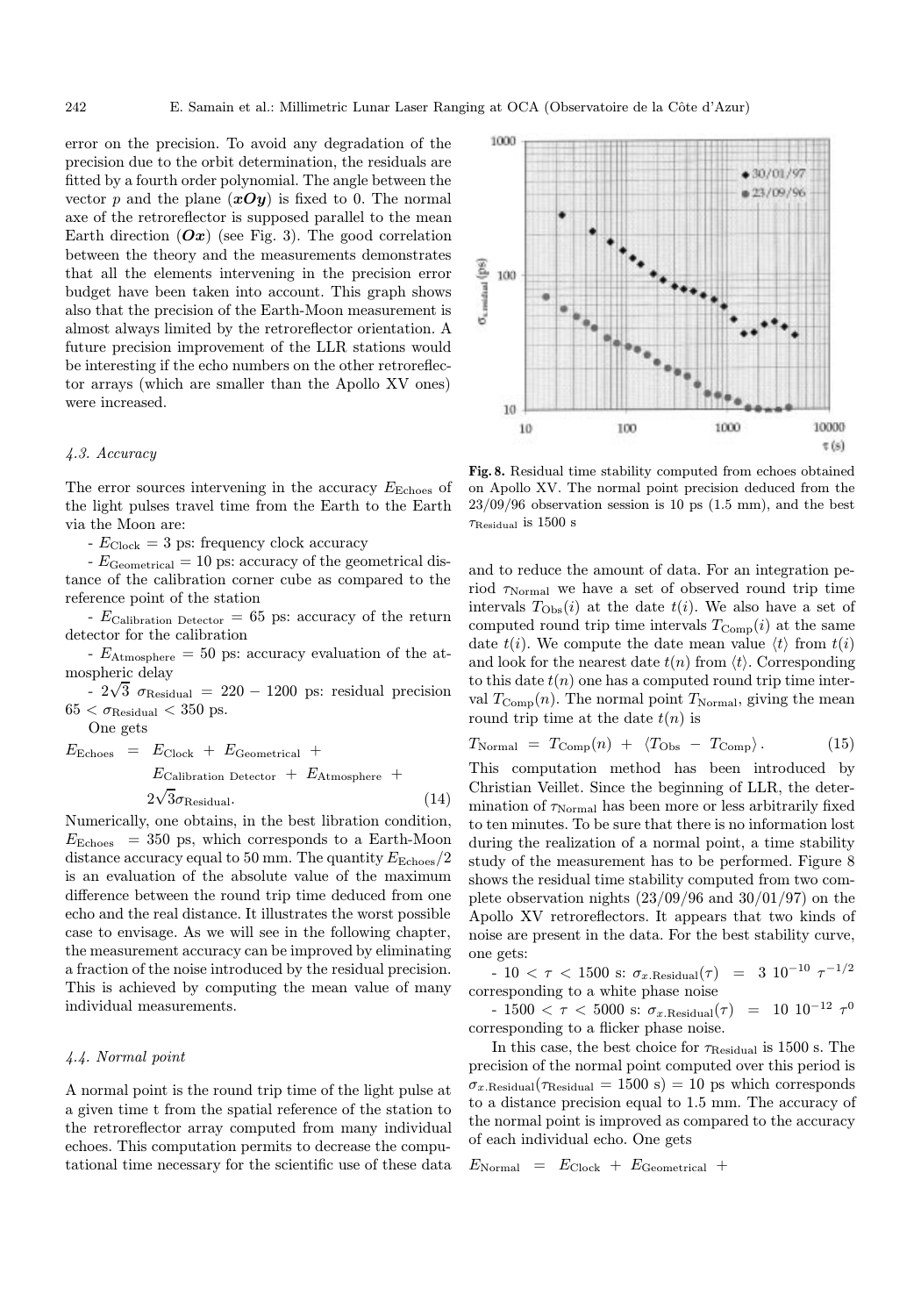$$
E_{\text{Calibration Detection}} + E_{\text{Atmosphere}} +
$$

$$
2\sqrt{3}\sigma_{x.\text{Residual}}(\tau_{\text{residual}}). \tag{16}
$$

Numerically, for the  $29/09/96$ ,  $E_{\text{Normal}} = 160 \text{ ps } (24 \text{ mm}).$ 

In practice, the period  $\tau_{\text{Residual}}$  is not a constant. This way, to preserve all the information in the normal point, a time stability analysis is necessary. Another way is to set  $\tau_{\text{Calib}}$  small enough so to be sure that no information has been eliminated. In this case, both the computational time and the amount of data will be raised. Furthermore, the accuracy and the precision of the normal point will not illustrate the best accuracy and precision available. In all cases, since information storage is today not a problem, the echoes should be saved without any filtering (one year of LLR echoes would represent only a few Mo).

# 5. Perspectives and conclusions

Some recent instrumental developments will allow us to improve both the stability and the accuracy of the distance measurements. The terms  $E_{\rm California\; Detection}$  and  $\sigma$ Calibration Detector could be reduced by improving the Geiger voltage stability applied on the photodiode and by reducing the spot size of the light beam. We designed a device able to apply the Geiger voltage with a delay of the order of 10 ns having a voltage stability of 1 Vpp. The spot reduction could be achieved by increasing the optical magnification. Some optical components having adapted the equivalent focal and a sufficient aperture are today capable to obtain a spot size for both the calibration and the lunar echoes in the range of 100  $\mu$ m. With these improvements,  $E_{\text{Calibration Detection}}$  would be reduced to 10 ps, and  $\sigma_{\text{Calibration Detection}}$  to 37 ps. These minor modifications will permit to obtain a residual precision  $\sigma_{\text{Residual}} = 50$  ps as compared to the present 60 ps, and an accuracy on the normal point  $E_{\text{Normal}} = 105$  ps (16 mm) as compared to 160 ps (24 mm). An improvement of the electronic devices used to shape the photodiode signals for the timer, and the utilisation of some high performance wire will permit to obtain a better time stability of the measurements. Figure 9 shows a workbench calibration time stability obtained when taking into account all the remarks listed above. The first plot is performed in a single photon mode, and the second in a multi-photons mode (about 1500 photons per pulse). The third plot represents the LLR calibration time stability as it is working today. The LLR calibration drift is of the order of 40 ps over three hours and less than 4 ps over the same time amount for the workbench experiment. The time stability of this workbench experiment obtained in multi-photons mode, is in the range of the laser width time stability (see Fig. 2). This means that, in this experiment, the main limitation comes from the laser. A temperature control improvement of the laser cavity or a reduction of the laser width would probably improve the limit. The performances obtained in multi-photons are interesting for the



Fig. 9. LLR time stability as compared to the improved experiment in single photon and multi-photons modes. The best time stability curve is imposed by the laser width stability

satellite laser ranging but not for the LLR, since the return photon number is in the 0.01 range for the Moon. Converted into distance, this limit would permit to obtain some normal points integrated over  $\tau = 300$  s with a precision of 0.1 mm. Of course, some other noises coming from the clock, the satellite corner cubes and the atmosphere, which are not taken into account here, will degrade this precision and it is difficult today to envisage the real precision that one would really observe. These stability improvement developments are first led at OCA for the Time Transfer by Laser Link (T2L2) experiment (Fridelance et al. 1997). The experiment will permit to transfer the temporal information of the new clock generation (Lea et al. 1994); (Salomon et al. 1996) without degrading the performances. In this context, the time stability of the laser station has to be better than the clock stability.

The main cause for dispersion on the Earth-Moon distance measurement comes from the orientation of the corner cubes array. The uncertainty added by this phenomenon in the measurement depends on the size of the retroreflector and the lunar libration. Statistically, since 1995, only 4.3% of the lunar echoes precision have been obtained with the intrinsic precision of the OCA LLR station. Due to the bad link budget, 88% of the normal point are obtained on the largest Apollo XV reflector, 5% and 6% on Apollo XI and XIV and only 1% on Lunakhod 2 which is the smallest one. As the average precision is proportional to the panel size, the improvement of the global precision will be obtained by increasing the number of echoes on the small panels. This could be obtained by increasing the photon number per pulse sent in the lunar direction, by increasing the laser shoot rate, by using adapted optics in order the decrease the spot size of the laser beam on the Moon, or by changing the laser